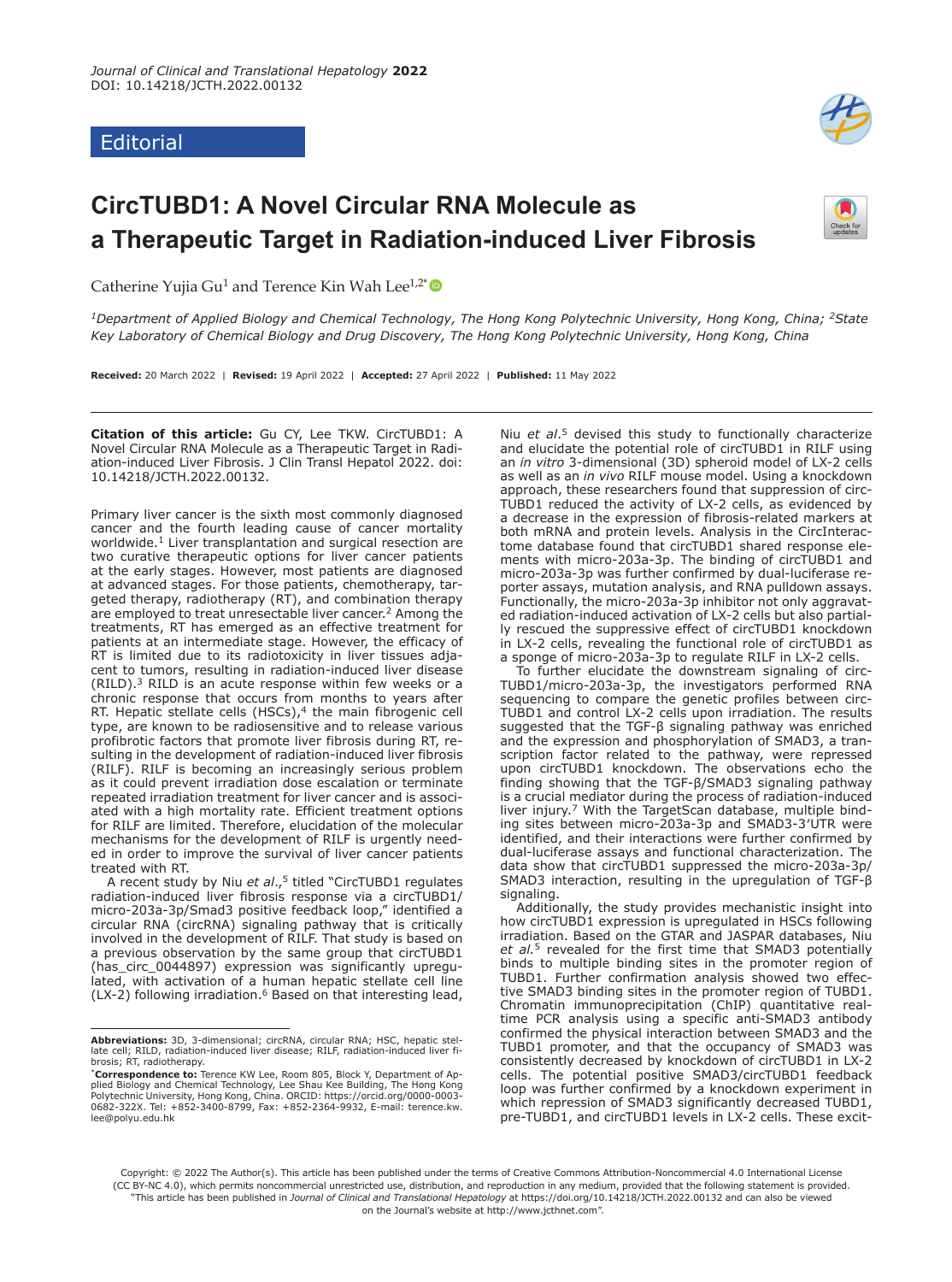

# Hepatic stellate cells

#### <span id="page-1-2"></span>**Fig. 1. Schematic diagram of the role of circTUBD1 in the regulation of RILF via a circTUBD1/ micro-203a-3p /Smad3 positive feedback loop.**

ing findings indicated that SMAD3 was not only regulated by circTUBD1 but also in turn modulated the endogenous expression of circTUBD1 in LX-2 cells. Targeting the positive feedback loop is a potentially promising therapeutic strategy to alleviate liver fibrosis after irradiation.

To confirm the *in vitro* findings, Niu *et al.*[5](#page-2-2) established a RILF mouse model in which the left liver was irradiated with 30 Gy with five fractions, 6 Gy per week, and examined the therapeutic effect of targeting the circTUBD1 signaling cascade by intravenous injection of adenoviral-based shcircTUBD1 virus. With that RILF model, irradiation resulted in upregulation of the expression of fibrogenic markers including α-SMA, COL1A1, COL3A1, and CTGF. Knockdown of circTUBD1 partially offset the upregulated expression of these markers. Phenotypically, knockdown of circTUBD1 also alleviated the effect of irradiation on inflammatory infiltrates, excess collagen deposition around the vessel, and liver damage.

The study provides novel mechanistic insight into therapeutic strategies for RILF. First, it established a 3D spheroid model of LX-2 cells for the *in vitro* analysis of liver fibrosis upon irradiation, which provides a more physiological system compared to the 2-dimensional cell line approach. Second, it revealed the novel role of circTUBD1 in the regulation of RILF via a circTUBD1/micro-203a-3p/Smad3 positive feedback loop ([Fig. 1\)](#page-1-2). Most importantly, the study provides a novel therapeutic strategy to alleviate RILF by targeting the circTUBD1 signaling cascade. Although major progress has been made in circRNA research in recent years, targeting circRNA is still under investigation for potential clinical trials. A recent study showed that the CRISPR/Cas13 system showed promise in knocking down circRNAs with high specificity and efficiency.<sup>8</sup> Further investigation targeting circTUBD1 for RILF is highly warranted to translate the current results to the bedside. Additionally, because of recent advancements in biomedical technology, photoacoustic imaging can be employed to evaluate the therapeutic effect of suppressing circTUBD1 on RILF in mice.<sup>[9](#page-2-6)[,10](#page-2-7)</sup>

#### **Funding**

This study was supported by the RGC General Research Fund (15102020 to T.K. Lee), Collaborative Research Fund (C7026-18G), Research Impact Fund (R5050-18F & R7022- 20).

#### **Conflict of interest**

TKL has been an editorial board member of *Journal of Clinical and Translational Hepatology* since 2021. CYG has no conflicts of interest related to this publication.

### **Author contributions**

Proposing the main opinions and writing the manuscript cooperatively (CYG, TKL), and editing the manuscript (TKL).

#### **References**

- <span id="page-1-0"></span>[1] Siegel R, Naishadham D, Jemal A. Cancer statistics, 2013. CA Cancer J Clin 2013;63(1):11–30. doi:[10.3322/caac.21166](https://doi.org/10.3322/caac.21166), PMID:[23335087.](http://www.ncbi.nlm.nih.gov/pubmed/23335087)
- <span id="page-1-1"></span>[2] Villanueva A, Hernandez-Gea V, Llovet JM. Medical therapies for hepatocellu-lar carcinoma: a critical view of the evidence. Nat Rev Gastroenterol Hepatol 2013;10(1):34–42. doi:[10.1038/nrgastro.2012.199](https://doi.org/10.1038/nrgastro.2012.199), PMID[:23147664.](http://www.ncbi.nlm.nih.gov/pubmed/23147664)